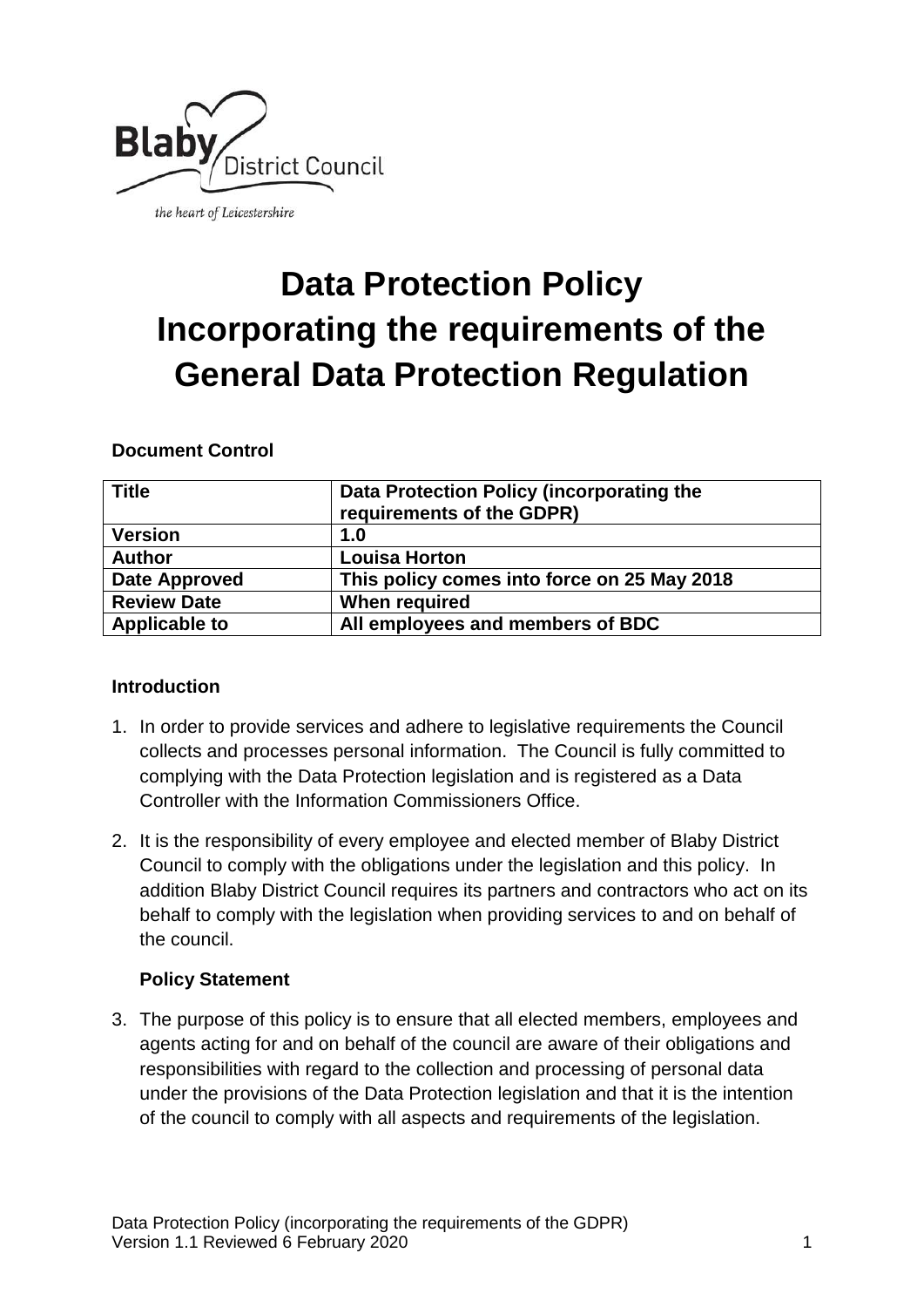# **The Data Protection Legislation**

- 4. Regulation (EU) 2016/679 of the European Parliament and of the Council of 27 April 2016 on the protection of natural persons with regard to the processing of personal data and on the free movement of such data, and repealing Directive 95/46/EC (General Data Protection Regulation)
- 5. Directive (EU) 2016/680 of the European Parliament and of the Council of 27 April 2016 on the protection of natural persons with regard to the processing of personal data by competent authorities for the purposes of the prevention, investigation, detection or prosecution of criminal offences or the execution of criminal penalties, and on the free movement of such data, and repealing Council Framework Decision 2008/977/JHA (Law Enforcement Directive)
- 6. Data Protection Act 2018
- 7. Protection of Freedoms Act 2012
- 8. Human Rights Act 1998

#### **Definitions**

9. All the terms used within this policy have the meaning assigned to them within General Data Protection Regulation.

#### **Data Protection Principles**

- 10.Article 5(2) of the General Data Protection Regulation provides that the Data Controller is responsible for compliance with the following principles, that Personal Data is
	- a. Processed lawfully, fairly and in a transparent manner in relation to individuals;
	- b. Collected for specified, explicit and legitimate purposes and not further processed in a manner that is incompatible with those purposes; further processing for archiving purposes in the public interest, scientific or historical research purposes or statistical purposes shall not be considered to be incompatible with the initial purposes;
	- c. Adequate, relevant and limited to what is necessary in relation to the purposes for which they are processed;
	- d. Accurate and where necessary kept up to date every reasonable step must be taken to ensure that personal data that are inaccurate, having regard to the purposes for which they are processed, are erased or rectified without delay;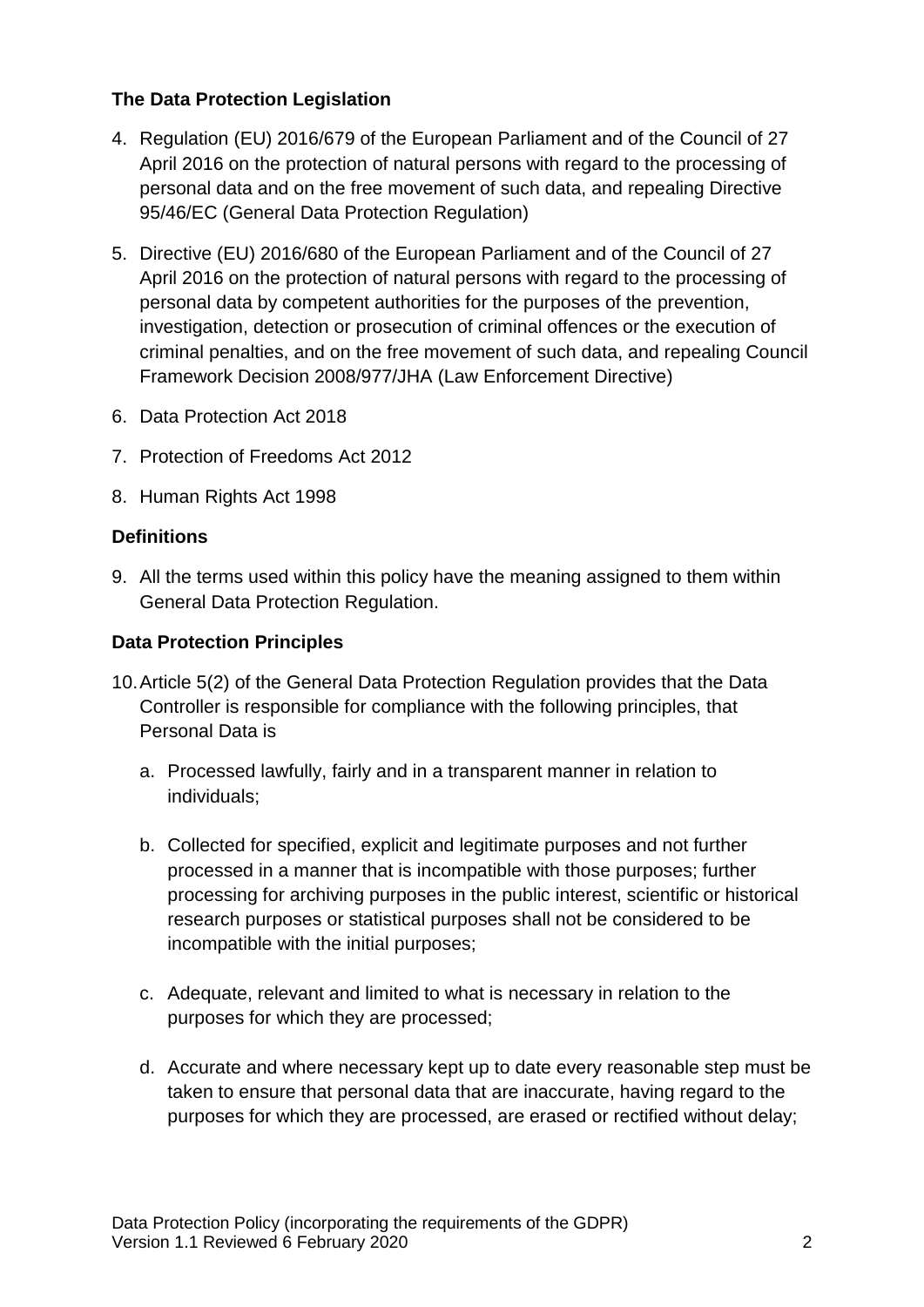- e. Kept in a form which permits identification of data subjects for no longer than is necessary for the purposes for which the personal data are processed; personal data may be stored for longer period insofar as the personal data will be proceed solely for archiving purposes in the public interest, scientific or historical research purposes or statistical purposes subject to implementation of the appropriate technical and organisational measures
- f. Processed in a manner that ensures appropriate security of the personal data, including protection against unauthorised or unlawful processing and against accidental loss, destruction or damage, using appropriate technical or organisational measures."

# **The rights of individuals**

The GDPR provides the following rights for individuals

- The right to be informed
- The right of access
- The right to rectification
- The right to erasure
- The right to restrict processing
- The right to data portability
- The right to object
- Rights in relation to automated decision making and profiling.

# **Accountability**

- 11.The council is committed to complying with the provisions of the Data Protection legislation and the six data protection principles though ensuring:
	- $\circ$  The Council keeps and maintains the records required to comply with its accountability obligations, including records of processing activities as required.
	- o A Data Protection Officer (DPO) is appointed as required and that suitable cover arrangements are in place at all times.
	- o The Council, the Electoral Registration Officer, its Elected Members and any other officer which may be required to be, is registered with the Information Commissioner's Office as appropriate.
	- o All elected members, employees, and third parties acting on behalf of the Council are aware of their responsibilities and the consequences of non compliance with this policy or breaches of the